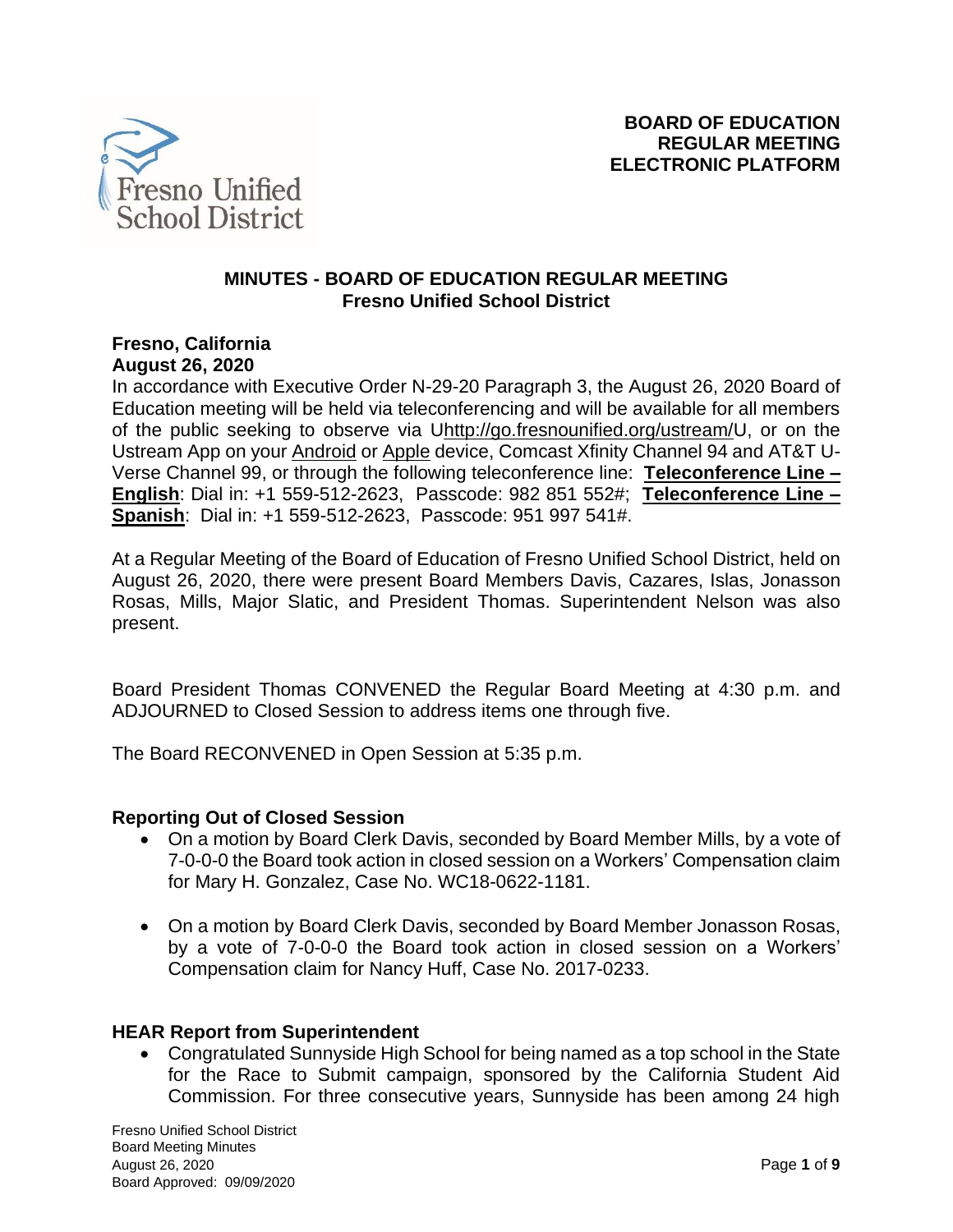schools with the highest financial aid application completion rates in the State. The commission has certified that 86.24% of Sunnyside seniors completed the FAFSA or the CADAA.

- Shared Duncan Polytechnical High School physics teacher Bouakham Sriri-Perez was named the National Schools Physics Teacher Education Coalition (PhysTEC) Teacher of the Year. Throughout her 20-year career, Sriri- Perez has consistently made physics an accessible and exciting subject and has helped to build and grow the physics department at Duncan. In addition, Bouakham's intentional recruitment efforts increased female enrollment in physics from 10% to 40%.
- Congratulated Lisa Nichols and Tressa Overstreet for both being named one of the Marjaree Mason Center's Top Ten Professional Women this year. These two women lead incredible work in our district and always have their hearts and minds tuned to what our students and families need the most.
- Congratulated our A4 Afterschool Reading Summer Program for another great year. Pivoting to a fully online model, the team served 329 students at 9 sites with100% of students completing their action plans, 92% of parents engaging, and 83% of students exceeding their reading goal.
- Shared 104 students participated in our Teacher Academy Summer Program where Juniors and Seniors helped support students and staff of our A4 Summer Program and our English Learner Summer Programs. This pipeline program starting in high school prepares the next generation of amazing teachers in our system. They are recruiting now for their 2020/21 Teacher Academy Saturday Program so make sure to get your online application in by August 31 if you'd like to participate. We are also currently recruiting for our 2020/21 Leadership Academy. Staff with an administrative credential who haven't stepped into a formal leadership role are encouraged to join this cohort. The program will hold a virtual informational session on Monday, August 31 from 4:00-5:00 p.m. Please contact Melanie Koons in Leadership Development to RSVP.
- Reminded staff to make sure to complete the Cultural Competence Needs Assessment by September 11. Staff should have received an email from the Communications Office with a link to complete the survey. Your participation in the survey helps our DEI Praxis, which you heard about at our last board meeting, to plan learning opportunities that best speak to the needs of our district.
- Stated we still need help getting all of our 7th graders up to date with their required immunizations. We have made huge strides moving from 65% compliance to 86% compliance in the last couple of weeks, but that still means 14% of our 7th graders need their immunizations. You can find a list of immunization clinics at our website and get those immunizations as soon as possible as they are still required to participate in online learning.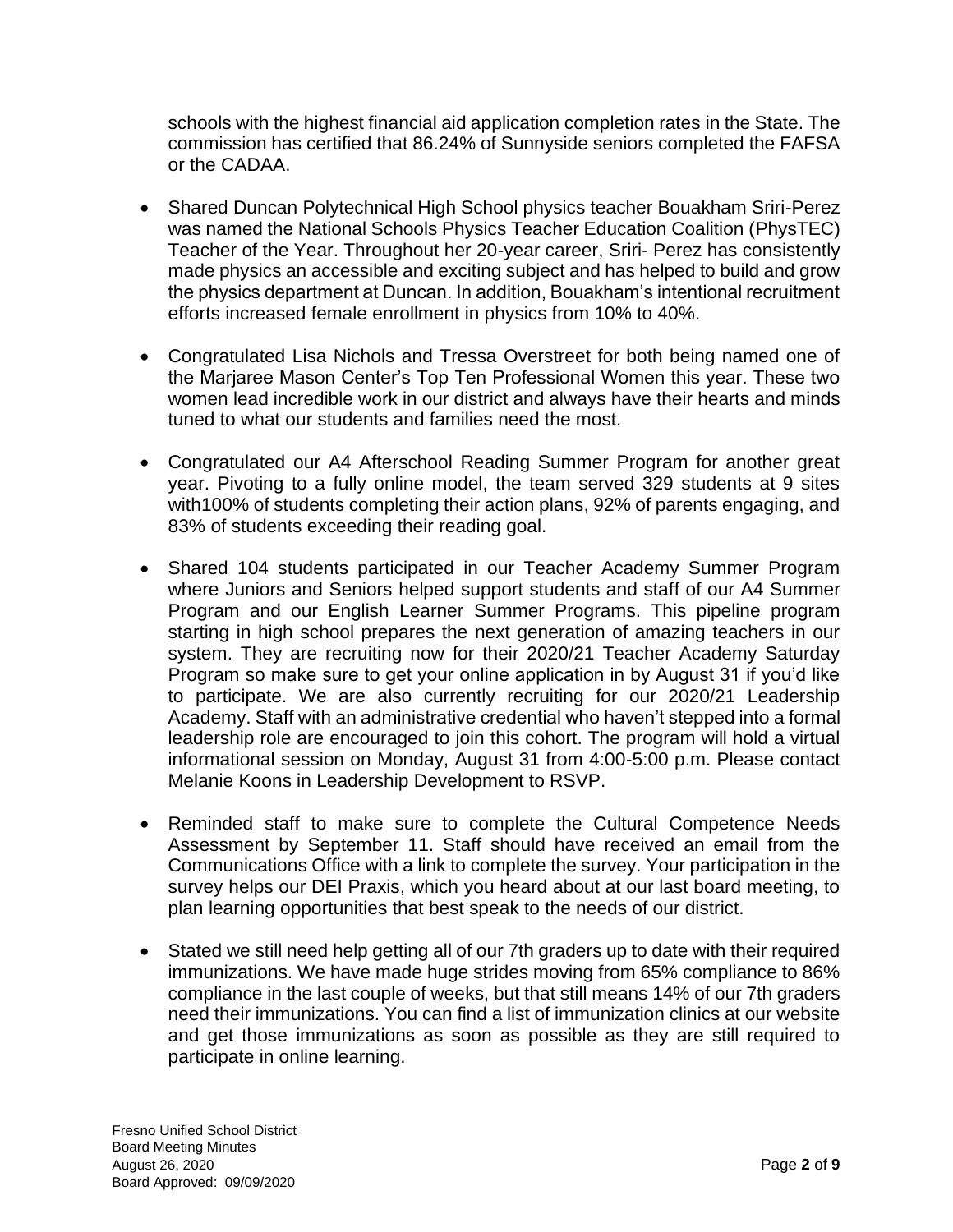- Shared we are still enrolling for our Early Learning programs including our Dual Immersion programs. If you'd like to have your child registered, you can enroll online at our website or call us at (559) 457- 3862.
- Shared a video highlighting our return to school that shows the great job teachers and students are doing.

## **BOARD/SUPERINTENDENT COMMUNICATIONS**

**Trustee Major Slatic** – Requested a timeline of when Board Members could expect to receive an update from district staff, based on the report from the California Department of Public Health pertaining to student cohorts returning to school. Requested board communications on several topics as follows: Mandated reporting, was disappointed with previous communication provided and would like a follow up to provide clarity; Student faces displayed during Team Meetings with teachers, how is average daily attendance being calculated, what is standard of practice with sister districts; Contracted certificated tutors; District policy on wearing face masks; Number of special education assessments waiting to be completed. Requested clarity as to why delay in sending emails to special education staff pertaining to safety equipment.

**Trustee Islas** – Commended Food Services staff for their work. Thanked the City of Fresno for reimbursement to the district for the Adult Meals program provided by the district. Requested clarity as to the difference in meals provided from region to region. Referenced board communication pertaining to SRO/SNRO contracts and commented for the public that this is not defunding the SRO/SNRO contracts but aligning the contracts to other vendors within the district. Requested a discussion take place pertaining to the SRO/SNRO issue to allow all voices to participate and requested colleagues to think about needs being fulfilled by these contracts and if needs can be met another way.

**Trustee Jonasson Rosas** – Commented on board communication pertaining to seventh grade immunization compliance and asked for status update on elementary immunization compliance. Requested the district to look at partnering with outside agencies in order to bring medical services to students. Referenced board communication pertaining to the demolition at the Hedges site, requested staff to provide several options for board members to choose from when making recommendations for the site. Requested the district to use robust observation when conducting attendance visits and to look for signs of abuse and neglect.

**Trustee Mills** – Welcomed staff and students to the new school year. Thanked staff for work with distance learning. Requested students to have cameras on for attendance purposes during Team Meetings with teachers. Thanked the district for providing face masks, suggested masks be in regional colors. Shared concern pertaining to Gaggle. Requested follow up board communication pertaining to the Konkle property. Suggested future construction projects be done with a project labor agreement.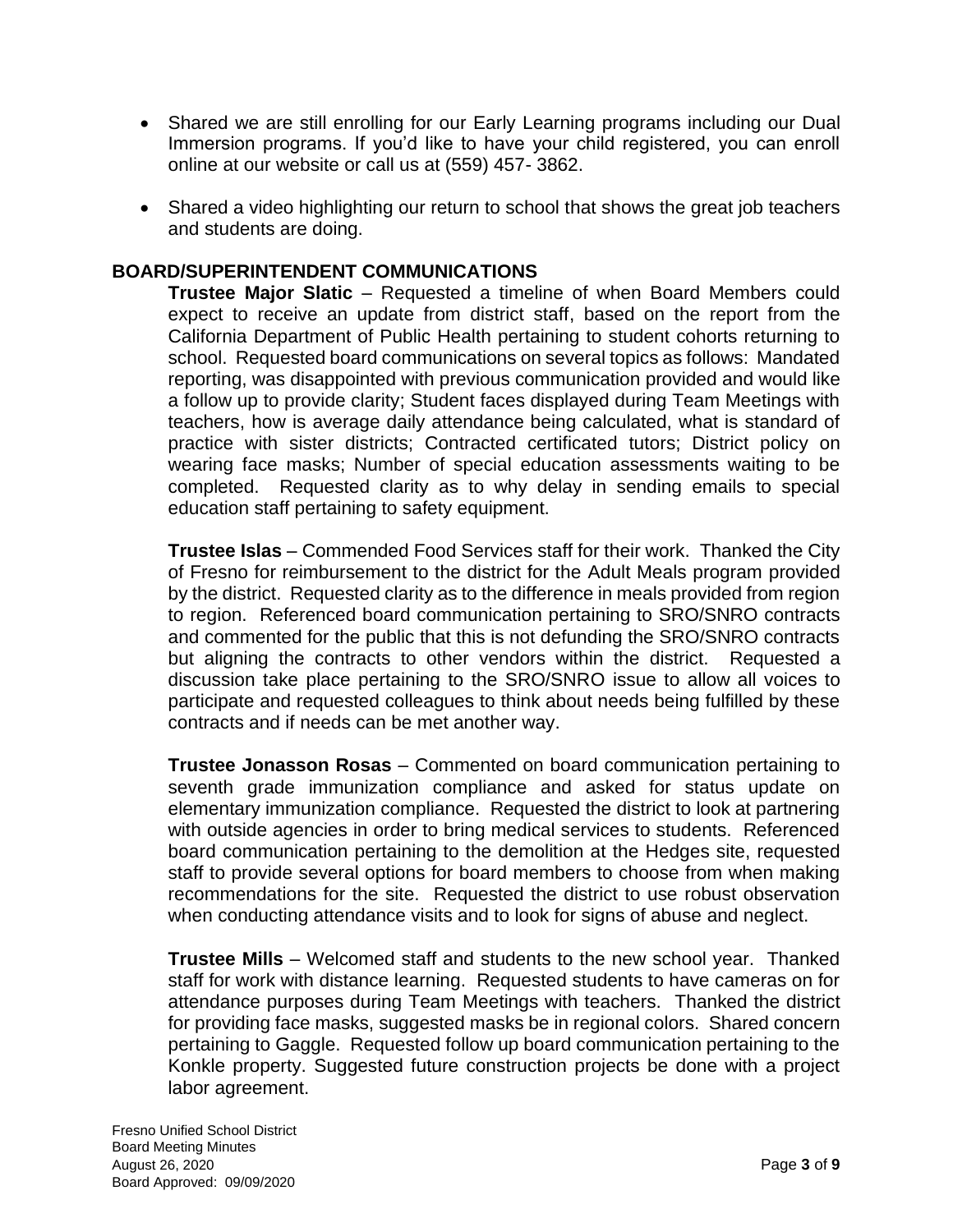**Trustee Cazares** – Thanked teachers, staff, and administrators for the start of the new school year. Shared she does not see failures but areas for growth. Asked all to be patience with each other, support each other, and count on Superintendent to provide staff the tools to succeed. Thanked her local school for start of new year. Talked with Chancellor of UC Merced and asked how the district can partner with UC Merced to encourage students to apply.

**Trustee Davis** – Congratulated those who participated in the A4 Summer Program, both students and teachers. Thanked the Fresno Exchange Club for their book donation. Congratulated Sunnyside for the FASFA award. Thanked Sunnyside Region teachers and staff for their work with FASFA applications. Thanked City Council Members for contribution to the Adult Meals program. Recognized Tressa Overstreet and Lisa Nichols for being honored by the Marjaree Mason Center. Thanked district staff for their work and commitment.

**Board President Thomas** – Congratulated Lisa and Tressa. Shared information pertaining to the Backpack Give-away and thanked the West Fresno Resource Center for partnering with the district. Provided information pertaining to the renaming of the A Street Child Center. Recognized Jeannie Butler for delivering desks to students. Recognized the way people pulled together to make sure students had what they needed. Mrs. Karkazian at Columbia made home visits to every one of her students. Shout out to Lincoln and King. Thanked all teachers for showing up!

# **OPPROTUNITY FOR PUBLIC COMMENT ON CONSENT AGENDA ITEMS**

For the record, there were no individuals who submitted public comments for the Consent Agenda.

For the record, staff pulled from the Consent agenda, Agenda Item A-8, Approve Agreement with Fresno County Early Stars Program.

On a motion by Board Member Islas, seconded by Board Member Cazares, the Consent Agenda was approved, apart from Agenda Items A-8 and A-11, on a roll call vote of 7-0-0-0 as follows: AYES: Board Members: Davis, Cazares, Islas, Jonasson Rosas, Mills, Major Slatic, and Board President Thomas.

# **A. CONSENT AGENDA**

**A-1, APPROVE Personnel List APPROVED as recommended**, the Personnel List, Appendix A, as submitted.

### **A-2, APPROVE Minutes from Prior Meeting APPROVED as recommended**, the draft minutes from the August 12, 2020 Regular Board Meeting.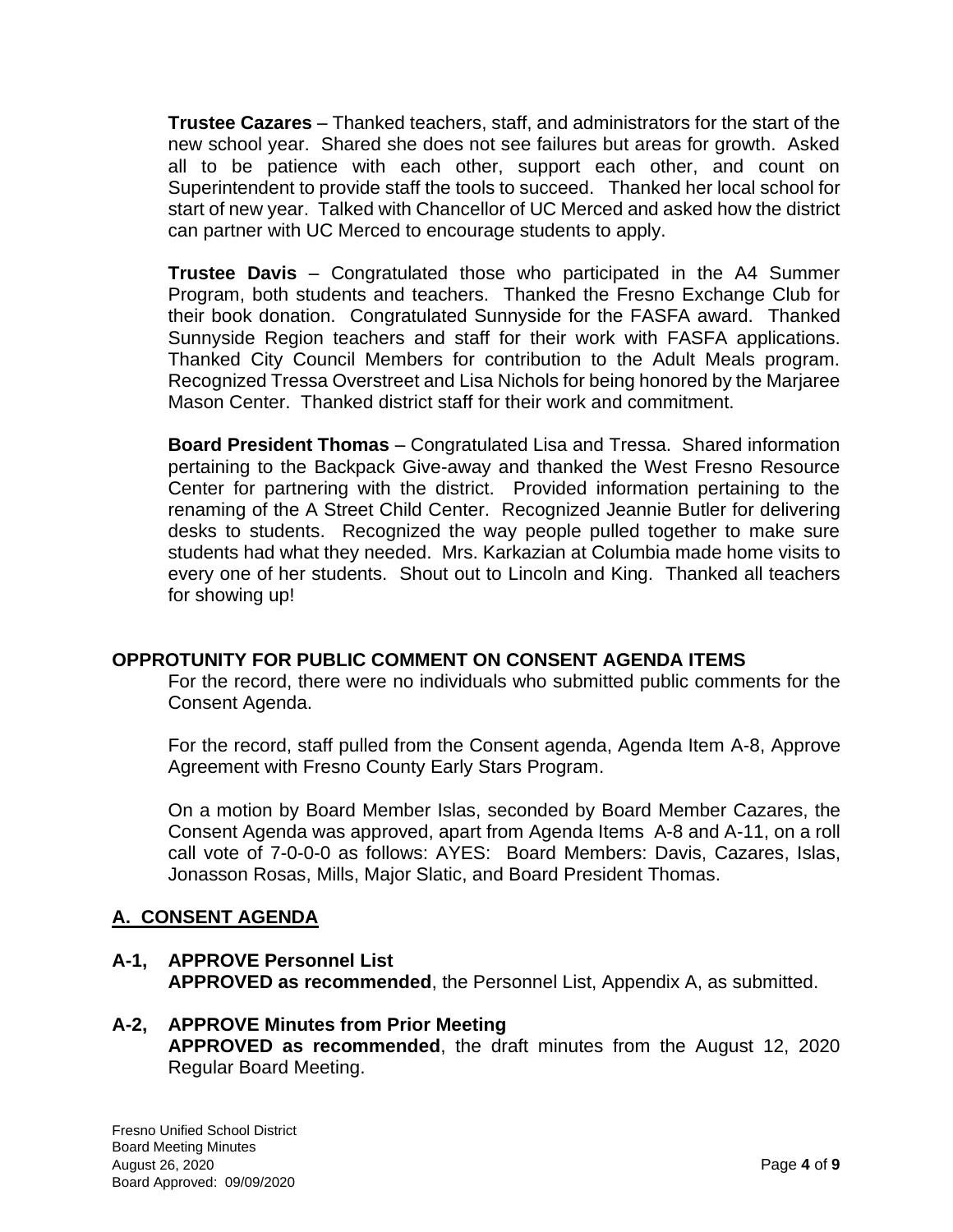# **A-3, ADOPT Variable Term Waiver**

**APPROVED as recommended**, Variable Term Waivers for Teachers that have exhausted the Provisional Internship Permit and the Short-Term Staff Permit.

**A-4, ADOPT Variable Term Waiver for Bilingual, Cross-cultural, Language and Development Authorization**

**ADOPTED as recommended**, Variable Term Waiver requests for Natalie Rodriguez, Alma Vargas Lopez, Noemi Rodriguez, Sasah Xiong, Ann Xiong, Sara Topete, Celia Maldonado, Esmeralda Tinoco Perez, and Blanca Saucedo Meza to serve as Dual Immersion Multiple Subject teachers.

**A-5, ADOPT Variable Term Waiver for Career Technical Education Credential Holders**

**ADOPTED as recommended**, Variable Term Waiver for Career Technical Education (CTE) Credential holders.

- **A-6, APPROVE 2020/21 Year Salary Schedules for All Employee Classifications and Prior Years 2012/13 through 2019/20 Certificated Nurses 200 Duty Day Salary Schedules APPROVED as recommended**, the 2020/21 Year Salary Schedules for All Employee Classifications and prior years 2012/13 through 2019/20 for certificated nurses 200 duty day salary schedules.
- **A-7, APPROVE 2020/21 Spring Release Consolidated Application to the California Department of Education APPROVED as recommended**, a budget summary for the Consolidated Application (Con App).
- **A-8, APPROVE Agreement with Fresno County Early Stars Program PULLED BY STAFF**
- **A-9, APPROVE Award of Bid 21-04, McLane High School Career Technical Education (CTE) Classroom Improvements APPROVED as recommended**, information on Bid 21-04, to modify two existing classrooms in McLane High School's Building T (map in binder) to house the Media Arts and Entertainment CTE pathway.

### **A-10, APPROVE Fresno County Cradle to Career Partnership APPROVED as recommended.**

**A-11, APPROVE the Naming of Edison High School Football Field APPROVED as recommended**, a request to name the Edison High School Football Field, Tony Perry Field.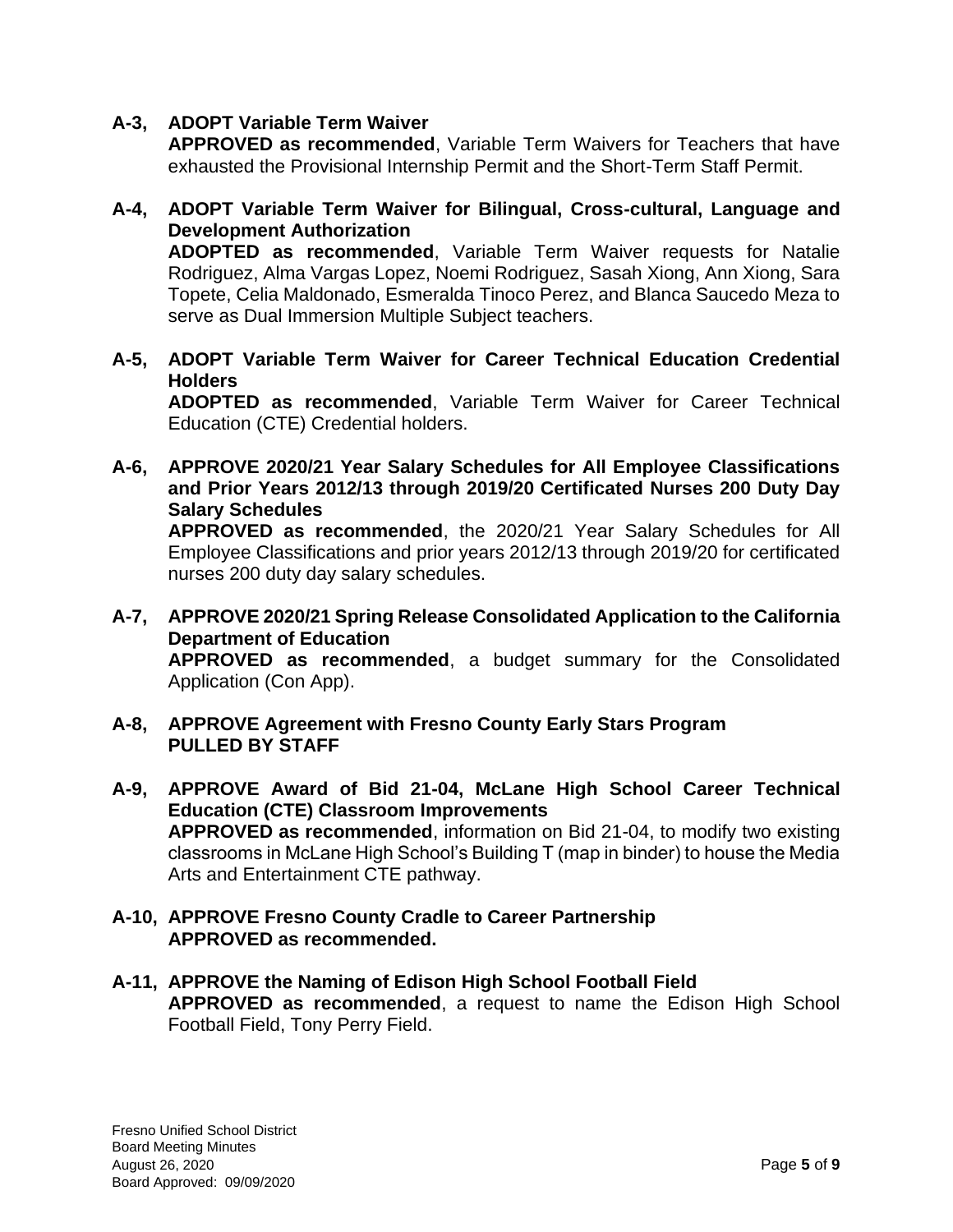For the record Board President read three emails from people in support of Tony Perry. Summaries are as follows:

1. CJ Jones

He and Tony Perry were friends for over 30 years and traveled the country together finding new talent and trying to be great individuals to students who wouldn't otherwise see greatness.

2. Robert Golden

Tony was a West Fresno legend. He was an advocate for underserved youth throughout our Valley. Tony was known for his ability to coach to the outside world but for many youth Tony was a mentor, who kids saw as a father figure. Tony gave children hope for their future. He had the type of influence that made children believe they can. He was dedicated to leadership and the youth for the majority of his life. Playing in the NFL was always a dream of mine. I can honestly say if it had not been for Tony, there is no telling where I would be today. Tony was a huge impact in my life and thousands of other children throughout our community. Thank you, Coach Perry. Rest in Peace.

3. Ricky Manning

The Great TP was legendary to me and countless other student athletes in West Fresno. TP was more than a coach to me, he was a big brother, a friend, an uncle, a mentor, a leader and the person who encouraged me. TP was my confidante. He instilled in us to talk like the best, walk like the best, to beat the best, and to become the best. He made a 5'9, 170 pound, Corner believe there was not one Receiver he could not dominate, not one Running Back he couldn't tackle, not a Quarterback he could not intercept, and in college and then into the NFL he helped me. He continued to be my coach, my feeder, my mentor, my father. He taught me to be a husband, he taught me to be a role model, and to the next generation of all athletes that's what I am today. I thank God that he blessed me for being a part of Tony's life.

On a motion by Board President Thomas, seconded by Board Clerk Davis, Agenda Item A-11 was approved by a roll call vote of 7-0-0-0 as follows: AYES: Board Members Cazares, Davis, Islas, Jonasson Rosas, Mills, Major Slatic, and Board President Thomas.

# **A-12, DENY Claim GL20-0624-5037 DENIED as recommended**, a Claim for Damages by a minor, case GL20-0624- 5037.

**A-13, RATIFY Purchase Orders from June 1, 2020 through June 30, 2020 and Zero Dollar Contracts APPROVED as recommended.**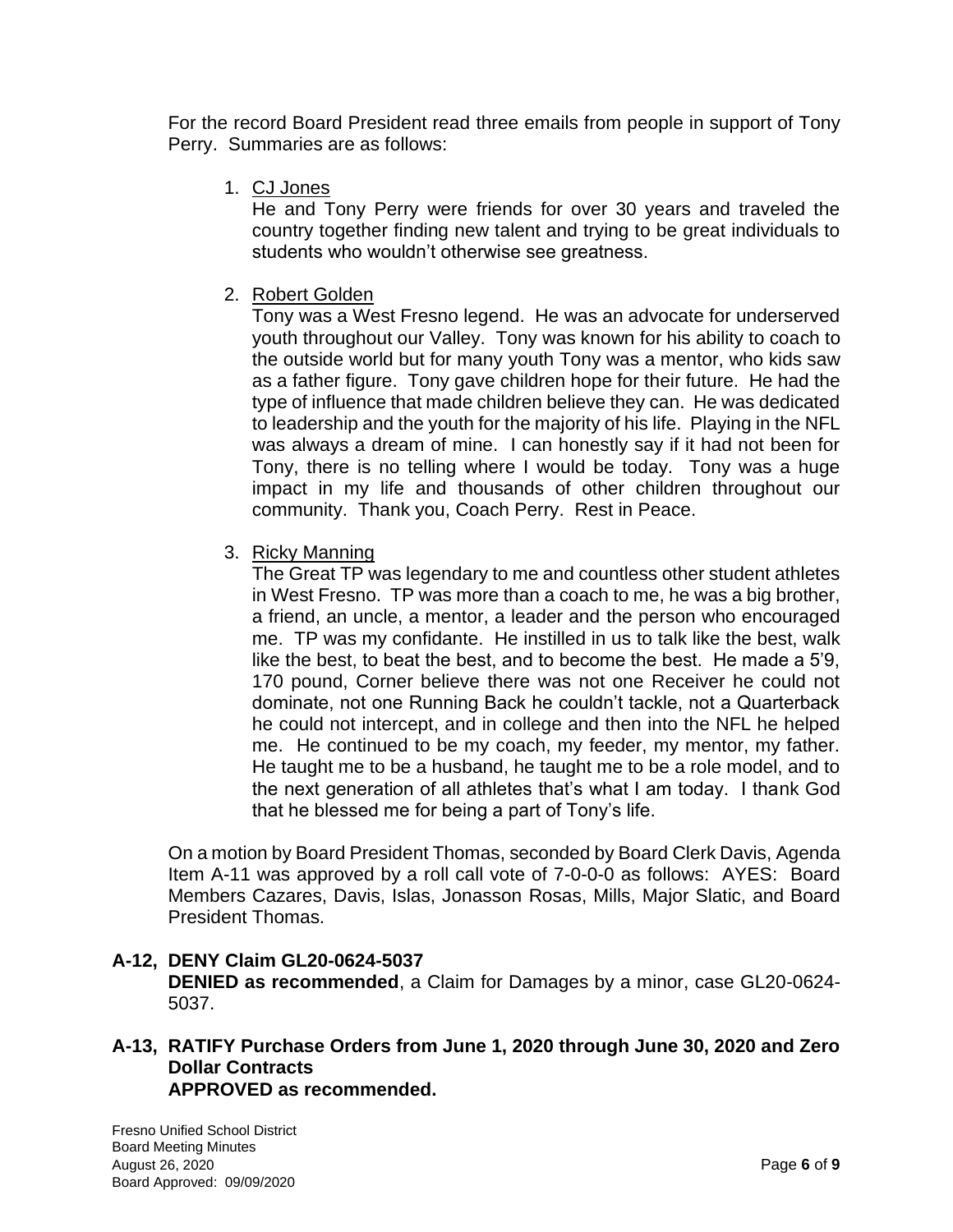## **UNSCHEDULED ORAL COMMUNICATIONS**

For the record, there were two individuals that submitted public comments for Unscheduled Oral Communications. They are as follows:

### **1. Elva Carlos**

August 20, 2020

To Whom It May Concern,

My name is Elva Carlos and I am the Campus Culture Director at Cambridge High School. I have been teaching at Cambridge for the past 12 years. I have had the pleasure of knowing two amazing School Resource Officers (SROs) at my site and have appreciated their positive support and connection they have had and still have with our students.

During my years at Cambridge, our SROs have supported our students in a positive way. For example, they do not go into classrooms arresting or looking to arrest students. In fact, they have regular conversations with our students. They say hello, ask how they are doing, give high fives, laugh, and most importantly, help with any event or activity I need adult volunteers. When we have school carnivals, they are not only there supervising, but buying food for our students or playing games. Every year, they help either assemble or deliver, in their own personal cars, our annual food baskets during the holidays. They also participate in our lunchtime activities and rally games, which our students love. When our SROs find out the unfortunate living situations some of our students are facing, they are the first to inform our site so our school can provide the appropriate services our students need. They truly care for the well‐ being of our students.

Each year, the Chief of Police has quarterly student meetings in our district. Small groups of high school students from each site **(250**‐**word limit reached)**

## **2. Pete Pulos**

August 24, 2020

Trustee Davis,

As a champion of the Sunnyside Region and Alternative education, I am reaching out as you have a pulse for what is happening at our schools. After the lapse of the School Neighborhood Resource Officer contract, I am compelled to share my concern about the potential non‐renewal of our district's School Resource Officer (SRO) contract.

As the principal of Cambridge High School, I have been afforded the unique perspective of 16 years as a High School administrator at four of our district's high schools. Anyone or any organization who believes that our districts SRO's are simply on school sites to enforce the law and make arrests are grossly misinformed.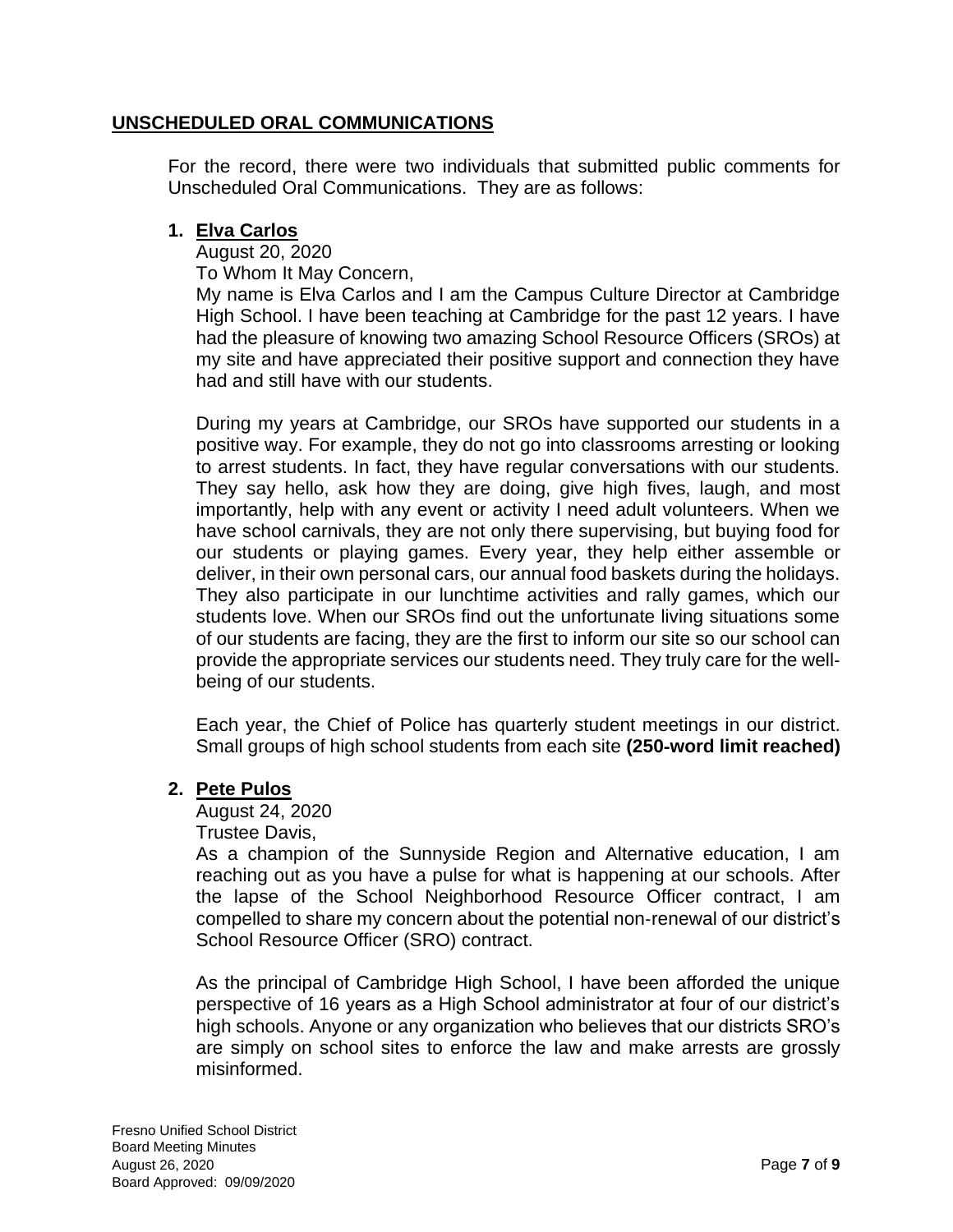During my 16 years, I have observed many students graduate from Fresno Unified School District with a more positive outlook on life because of the relationship established with our SRO's.I have had the privilege to witness the impact of our district's SRO's in multiple ways. Below are a few of my observations during my career:

- 1. Students and families building trust with SRO' as SRO's connect families to resources both at school and in the community.
- 2. At times, students will experience traumatic experiences that do not immediately get reported because they will not report to anyone but the SRO. For example, a Cambridge student and her mother did not report an incident of abuse until after winter break because mother and student only had trust in our SRO.
- 3. SRO's routinely volunteer their time to support campus **(250**‐**word limit reached)**

## **B. CONFERENCE/DISCUSSION AGENDA**

## **B-14, PRESENT and DISCUSS Strategic Initiatives to Connect Students, Parents and Families During the 2020/21 School Year**

Presentation by District Staff.

## **OPPROTUNITY FOR PUBLIC COMMENT ON AGENDA ITEM B-14.**

For the record, there were zero submissions received for public comment for Agenda Item B-14

For the record, Board Members had questions/comments pertaining to Agenda Item B-14. A summary is as follows: Thanked everyone who has worked through the summer to make distance learning come together. It is a robust plan that looks nothing like what came out in March. Thanked Kurt Madden for getting the emergency cards digitalized. Commended the Communications staff for their work to keep families connected. Shared there is Microsoft/Zoom Team meeting fatigue setting in and asked if there is a different format that might be used, if possible. Suggested that automated calls not be sent at 7:30 a.m. or 8:30 p.m. Expressed appreciation for staff and their work to make this happen and patience that staff has provided to Board Members. Requested if staff could be shifted to the phone support line, in multiple languages from other areas. Requested information on students that might not have a device. Want to make sure we are making it as easy as possible to get students in school. Shared that many parents have received so many School Messenger messages that they are opting out of the program. Requested staff to look for a different way to message. Requested clarity on the hotline number seen on school marquees. Thanked senior staff for their work, many with no summer break and asked they take care of themselves. Requested clarity as to the limited use of tablets, hoping to rethink what the investment would